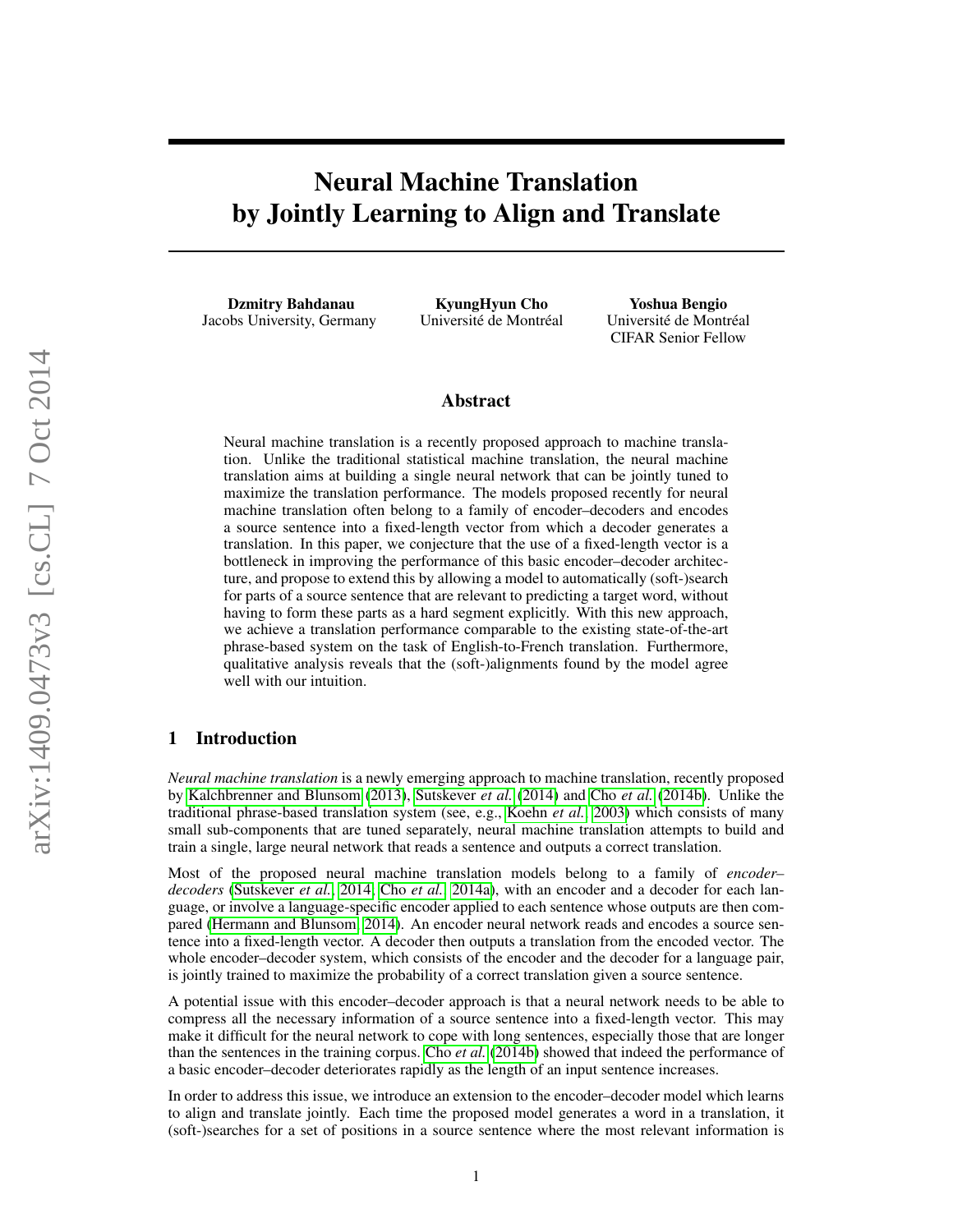concentrated. The model then predicts a target word based on the context vectors associated with these source positions and all the previous generated target words.

The most important distinguishing feature of this approach from the basic encoder–decoder is that it does not attempt to encode a whole input sentence into a single fixed-length vector. Instead, it encodes the input sentence into a sequence of vectors and chooses a subset of these vectors adaptively while decoding the translation. This frees a neural translation model from having to squash all the information of a source sentence, regardless of its length, into a fixed-length vector. We show this allows a model to cope better with long sentences.

In this paper, we show that the proposed approach of jointly learning to align and translate achieves significantly improved translation performance over the basic encoder–decoder approach. The improvement is more apparent with longer sentences, but can be observed with sentences of any length. On the task of English-to-French translation, the proposed approach achieves, with a single model, a translation performance comparable, or close, to the conventional phrase-based system. Furthermore, qualitative analysis reveals that the proposed model finds a linguistically plausible (soft-)alignment between a source sentence and the corresponding target sentence.

## 2 Background: Neural Machine Translation

From a probabilistic perspective, translation is equivalent to finding a target sentence y that maximizes the conditional probability of y given a source sentence x, i.e.,  $\arg \max_{y} p(y | x)$ . In neural machine translation, we fit a parameterized model to maximize the conditional probability of sentence pairs using a training parallel corpus. Once the conditional distribution is learned by a translation model, given a source sentence a corresponding translation can be generated by searching for the sentence that maximizes the conditional probability.

Recently, a number of papers have proposed the use of neural networks to directly learn the conditional distribution (see, e.g., [Kalchbrenner and Blunsom, 2013;](#page-11-0) Cho *[et al.](#page-10-1)*, [2014a;](#page-10-1) [Sutskever](#page-11-1) *et al.*, [2014;](#page-11-1) Cho *[et al.](#page-10-0)*, [2014b\)](#page-10-0). This neural machine translation approach typically consists of two components, the first of which encodes a source sentence x and the second decodes to a target sentence y. For instance, two recurrent neural networks (RNN) were used by (Cho *[et al.](#page-10-1)*, [2014a\)](#page-10-1) and [\(Sutskever](#page-11-1) *[et al.](#page-11-1)*, [2014\)](#page-11-1) to encode a variable-length source sentence into a fixed-length vector and to decode the vector into a variable-length target sentence.

Despite being a quite new approach, neural machine translation has already shown promising results. [Sutskever](#page-11-1) *et al.* [\(2014\)](#page-11-1) reported that the neural machine translation based on RNNs with long shortterm memory (LSTM) units achieves close to the state-of-the-art performance of the conventional phrase-based machine translation system on an English-to-French translation task.[1](#page-1-0) Neural machine translation systems have surpassed the performance of existing translation systems, when used as a part of the existing system, for instance, to score the phrase pairs in the phrase table (Cho *[et al.](#page-10-1)*, [2014a\)](#page-10-1) or to re-rank candidate translations [\(Sutskever](#page-11-1) *et al.*, [2014\)](#page-11-1).

#### 2.1 RNN Encoder–Decoder

Here, we describe briefly the underlying framework, called *RNN Encoder–Decoder*, proposed by Cho *[et al.](#page-10-1)* [\(2014a\)](#page-10-1) and [Sutskever](#page-11-1) *et al.* [\(2014\)](#page-11-1) upon which we build a novel architecture that learns to align and translate simultaneously.

In the Encoder–Decoder framework, an encoder reads the input sentence, a sequence of vectors  $\mathbf{x} = (x_1, \dots, x_{T_x})$ , into a vector  $c^2$  $c^2$ . The most common approach is to use an RNN such that

<span id="page-1-2"></span>
$$
h_t = f\left(x_t, h_{t-1}\right) \tag{1}
$$

and

$$
c=q\left(\left\{ h_{1},\cdots,h_{T_{x}}\right\} \right),
$$

<span id="page-1-0"></span><sup>&</sup>lt;sup>1</sup> We mean by the state-of-the-art performance, the performance of the conventional phrase-based system without using any neural network-based component.

<span id="page-1-1"></span><sup>2</sup> Although most of the previous works (see, e.g., Cho *[et al.](#page-10-1)*, [2014a;](#page-10-1) [Sutskever](#page-11-1) *et al.*, [2014;](#page-11-1) [Kalchbrenner and](#page-11-0) [Blunsom, 2013\)](#page-11-0) used to encode a variable-length input sentence into a *fixed-length* vector, it is not necessary, and even it may be beneficial to have a *variable-length* vector, as we will show later.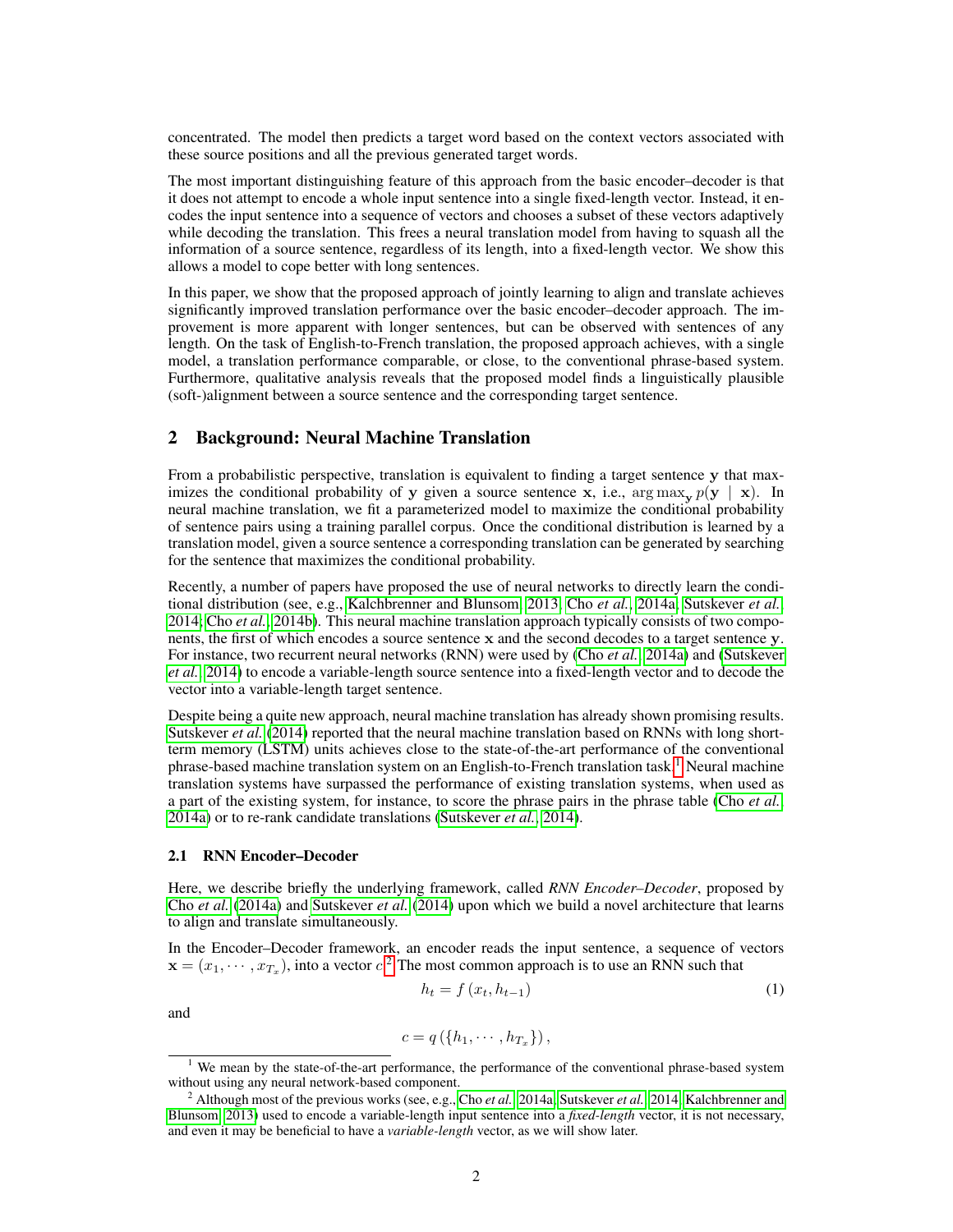where  $h_t \in \mathbb{R}^n$  is a hidden state at time t, and c is a vector generated from the sequence of the hidden states. f and q are some nonlinear functions. [Sutskever](#page-11-1) *et al.* [\(2014\)](#page-11-1) used an LSTM as f and  $q(\lbrace h_1, \cdots, h_T \rbrace) = h_T$ , for instance.

The decoder is often trained to predict the next word  $y_{t'}$  given the context vector c and all the previously predicted words  $\{y_1, \dots, y_{t'-1}\}\$ . In other words, the decoder defines a probability over the translation y by decomposing the joint probability into the ordered conditionals:

$$
p(\mathbf{y}) = \prod_{t=1}^{T} p(y_t | \{y_1, \dots, y_{t-1}\}, c),
$$
 (2)

where  $\mathbf{y} = (y_1, \dots, y_{T_y})$ . With an RNN, each conditional probability is modeled as

$$
p(y_t | \{y_1, \cdots, y_{t-1}\}, c) = g(y_{t-1}, s_t, c),
$$
\n(3)

where g is a nonlinear, potentially multi-layered, function that outputs the probability of  $y_t$ , and  $s_t$  is the hidden state of the RNN. It should be noted that other architectures such as a hybrid of an RNN and a de-convolutional neural network can be used [\(Kalchbrenner and Blunsom, 2013\)](#page-11-0).

## 3 Learning to Align and Translate

In this section, we propose a novel architecture for neural machine translation. The new architecture consists of a bidirectional RNN as an encoder (Sec. [3.2\)](#page-3-0) and a decoder that emulates searching through a source sentence during decoding a translation (Sec. [3.1\)](#page-2-0).

#### <span id="page-2-0"></span>3.1 Decoder: General Description

In a new model architecture, we define each conditional probability in Eq. [\(2\)](#page-2-1) as:

$$
p(y_i|y_1,\ldots,y_{i-1},\mathbf{x})=g(y_{i-1},s_i,c_i),
$$

where  $s_i$  is an RNN hidden state for time i, computed by

$$
s_i = f(s_{i-1}, y_{i-1}, c_i).
$$

It should be noted that unlike the existing encoder–decoder approach (see Eq. [\(2\)](#page-2-1)), here the probability is conditioned on a distinct context vector  $c_i$  for each target word  $y_i$ .

The context vector  $c_i$  depends on a sequence of *annotations*  $(h_1, \dots, h_{T_x})$  to which an encoder maps the input sentence. Each annotation  $h_i$  contains information about the whole input sequence with a strong focus on the parts surrounding the  $i$ -th word of the input sequence. We explain in detail how the annotations are computed in the next section.

The context vector  $c_i$  is, then, computed as a weighted sum of these annotations  $h_i$ :

$$
c_i = \sum_{j=1}^{T_x} \alpha_{ij} h_j.
$$
 (5)

The weight  $\alpha_{ij}$  of each annotation  $h_j$  is computed by

$$
\alpha_{ij} = \frac{\exp(e_{ij})}{\sum_{k=1}^{T_x} \exp(e_{ik})},\tag{6}
$$

where

$$
e_{ij} = a(s_{i-1}, h_j)
$$

is an *alignment model* which scores how well the inputs around position j and the output at position i match. The score is based on the RNN hidden state  $s_{i-1}$  (just before emitting  $y_i$ , Eq. [\(4\)](#page-2-2)) and the j-th annotation  $h_j$  of the input sentence.

<span id="page-2-2"></span><span id="page-2-1"></span>

<span id="page-2-5"></span><span id="page-2-4"></span><span id="page-2-3"></span>Figure 1: The graphical illustration of the proposed model trying to generate the  $t$ -th target word  $y_t$  given a source sentence  $(x_1, x_2, \ldots, x_T)$ .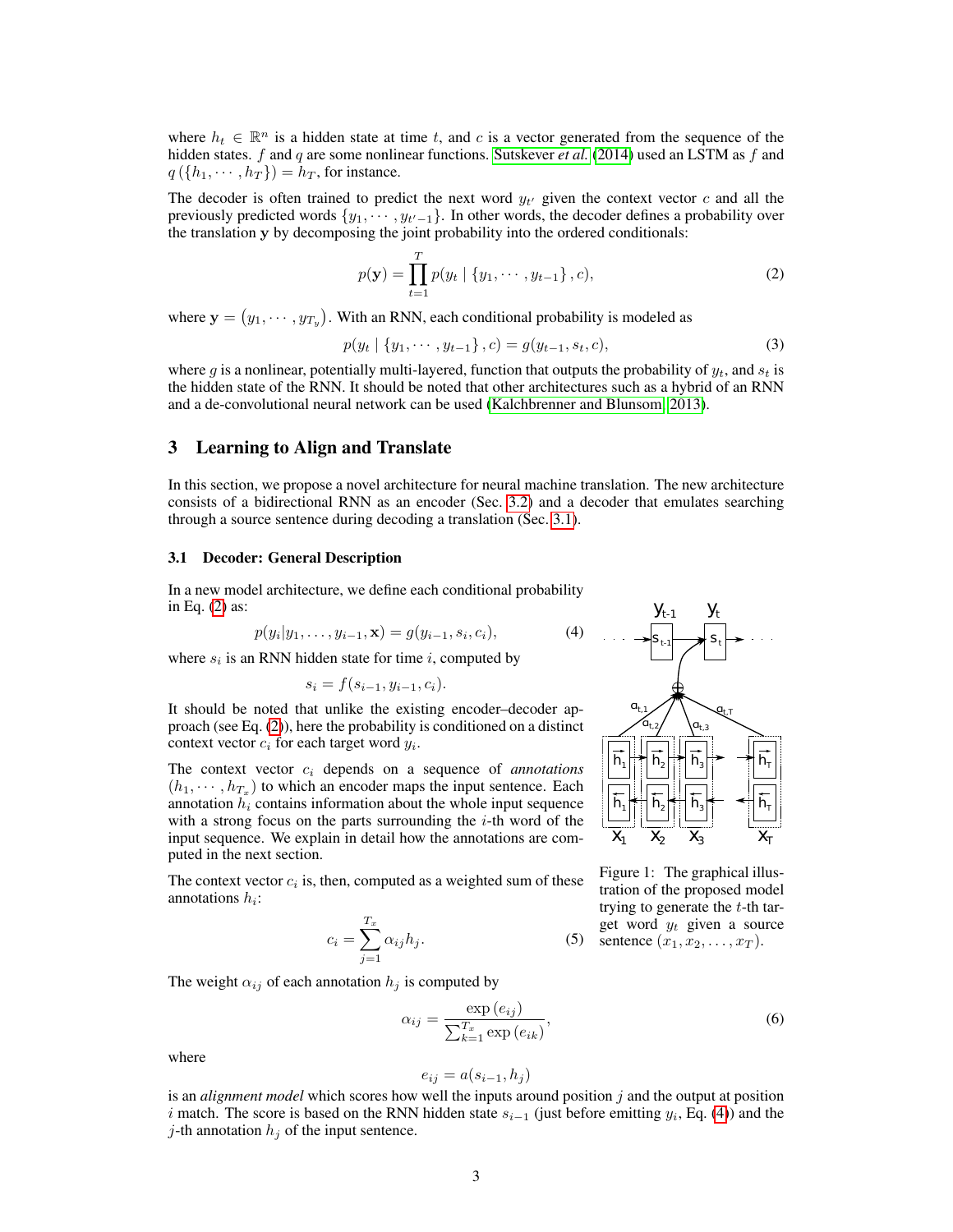We parametrize the alignment model  $a$  as a feedforward neural network which is jointly trained with all the other components of the proposed system. Note that unlike in traditional machine translation, the alignment is not considered to be a latent variable. Instead, the alignment model directly computes a soft alignment, which allows the gradient of the cost function to be backpropagated through. This gradient can be used to train the alignment model as well as the whole translation model jointly.

We can understand the approach of taking a weighted sum of all the annotations as computing an *expected annotation*, where the expectation is over possible alignments. Let  $\alpha_{ij}$  be a probability that the target word  $y_i$  is aligned to, or translated from, a source word  $x_j$ . Then, the *i*-th context vector  $c_i$  is the expected annotation over all the annotations with probabilities  $\alpha_{ij}$ .

The probability  $\alpha_{ij}$ , or its associated energy  $e_{ij}$ , reflects the importance of the annotation  $h_j$  with respect to the previous hidden state  $s_{i-1}$  in deciding the next state  $s_i$  and generating  $y_i$ . Intuitively, this implements a mechanism of attention in the decoder. The decoder decides parts of the source sentence to pay attention to. By letting the decoder have an attention mechanism, we relieve the encoder from the burden of having to encode all information in the source sentence into a fixedlength vector. With this new approach the information can be spread throughout the sequence of annotations, which can be selectively retrieved by the decoder accordingly.

#### <span id="page-3-0"></span>3.2 Encoder: Bidirectional RNN for Annotating Sequences

The usual RNN, described in Eq.  $(1)$ , reads an input sequence x in order starting from the first symbol  $x_1$  to the last one  $x_{T_x}$ . However, in the proposed scheme, we would like the annotation of each word to summarize not only the preceding words, but also the following words. Hence, we propose to use a bidirectional RNN (BiRNN, [Schuster and Paliwal, 1997\)](#page-11-3), which has been successfully used recently in speech recognition (see, e.g., [Graves](#page-10-3) *et al.*, [2013\)](#page-10-3).

A BiRNN consists of forward and backward RNN's. The forward RNN  $\overrightarrow{f}$  reads the input sequence as it is ordered (from  $x_1$  to  $x_{T_x}$ ) and calculates a sequence of *forward hidden states* ( $\overrightarrow{h}_1, \dots, \overrightarrow{h}_{T_x}$ ). The backward RNN  $\overline{f}$  reads the sequence in the reverse order (from  $x_{T_x}$  to  $x_1$ ), resulting in a sequence of *backward hidden states* ( $\overline{h}_1, \dots, \overline{h}_{T_x}$ ).

We obtain an annotation for each word  $x_j$  by concatenating the forward hidden state  $\overrightarrow{h}_j$  and the backward one  $\overleftarrow{h}_j$ , i.e.,  $h_j = \left[\overrightarrow{h}_j^{\top}, \overleftarrow{h}_j^{\top}\right]^\top$ . In this way, the annotation  $h_j$  contains the summaries of both the preceding words and the following words. Due to the tendency of RNNs to better represent recent inputs, the annotation  $h_j$  will be focused on the words around  $x_j$ . This sequence of annotations is used by the decoder and the alignment model later to compute the context vector  $(Eqs. (5)–(6)).$  $(Eqs. (5)–(6)).$  $(Eqs. (5)–(6)).$  $(Eqs. (5)–(6)).$  $(Eqs. (5)–(6)).$ 

See Fig. [1](#page-2-5) for the graphical illustration of the proposed model.

#### 3.3 Architectural Choices

The proposed scheme is a general framework where one can freely define, for instance, the activation functions  $f$  of recurrent neural networks (RNN) and the alignment model  $a$ . Here, we describe the choices we made for the experiments in this paper.

## <span id="page-3-1"></span>3.3.1 Recurrent Neural Network

For the activation function  $f$  of an RNN, we use the gated hidden unit recently proposed by [Cho](#page-10-1) *[et al.](#page-10-1)* [\(2014a\)](#page-10-1). The gated hidden unit is an alternative to the conventional *simple* units such as an element-wise tanh. This gated unit is similar to a long short-term memory (LSTM) unit proposed earlier by [Hochreiter and Schmidhuber](#page-11-4) [\(1997\)](#page-11-4), sharing with it the ability to better model and learn long-term dependencies. This is made possible by having computation paths in the unfolded RNN for which the product of derivatives is close to 1. These paths allow gradients to flow backward easily without suffering too much from the vanishing effect [\(Hochreiter, 1991;](#page-10-4) [Bengio](#page-10-5) *et al.*, [1994;](#page-10-5) [Pascanu](#page-11-5) *et al.*, [2013a\)](#page-11-5). It is therefore possible to use LSTM units instead of the gated hidden unit described here, as was done in a similar context by [Sutskever](#page-11-1) *et al.* [\(2014\)](#page-11-1).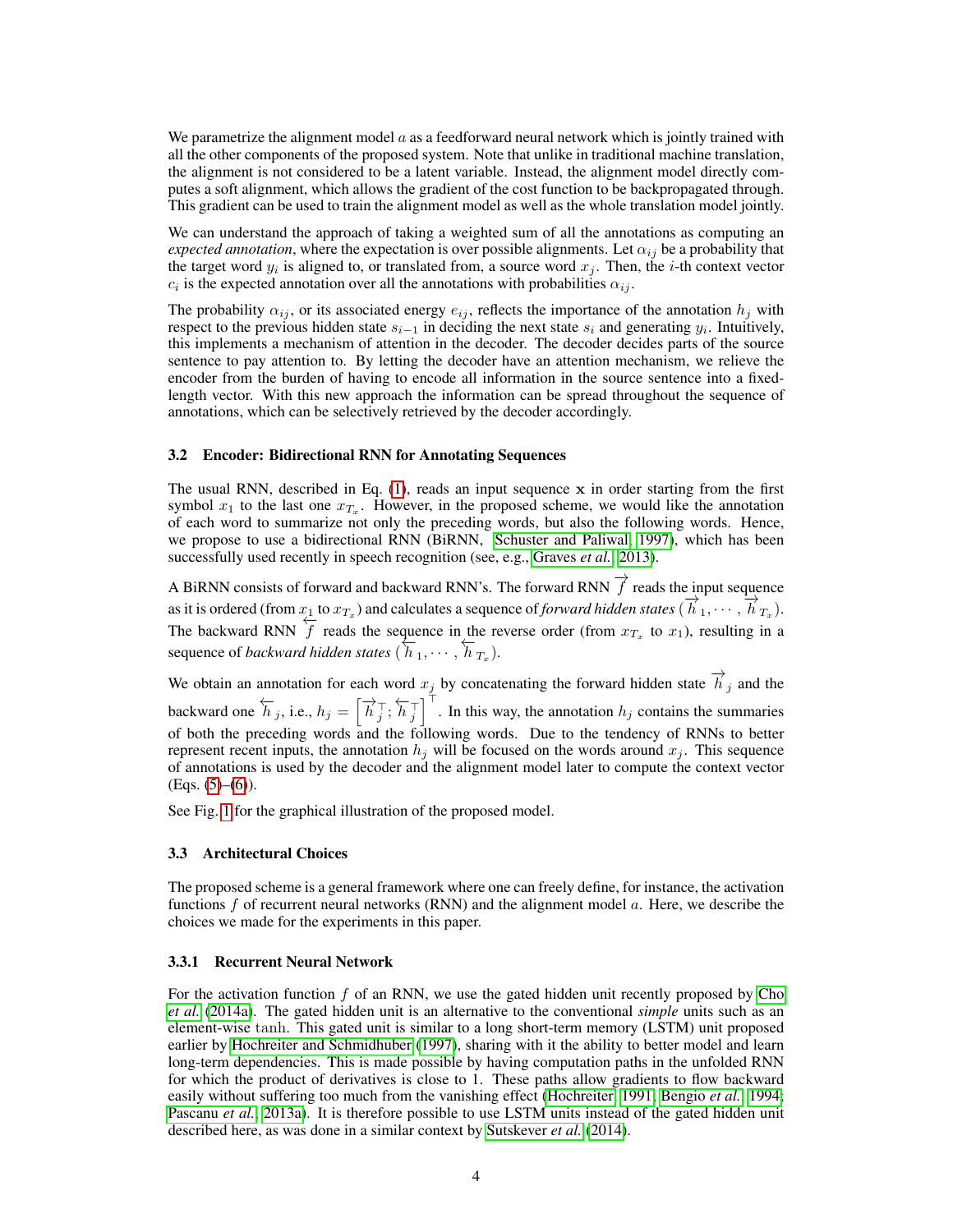The new state  $s_i$  of the RNN employing n gated hidden units<sup>[3](#page-4-0)</sup> is computed by

$$
s_i = f(s_{i-1}, y_{i-1}, c_i) = (1 - z_i) \circ s_{i-1} + z_i \circ \tilde{s}_i,
$$

where  $\circ$  is an element-wise multiplication, and  $z_i$  is the output of the update gates (see below). The proposed updated state  $\tilde{s}_i$  is computed by

$$
\tilde{s}_i = \tanh\left(We(y_{i-1}) + U\left[r_i \circ s_{i-1}\right] + Cc_i\right),\,
$$

where  $e(y_{i-1}) \in \mathbb{R}^m$  is an m-dimensional embedding of a word  $y_{i-1}$ , and  $r_i$  is the output of the reset gates (see below). When  $y_i$  is represented as a 1-of-K vector,  $e(y_i)$  is simply a column of an embedding matrix  $E \in \mathbb{R}^{m \times K}$ . Whenever possible, we omit bias terms to make the equations less cluttered.

The update gates  $z_i$  allow each hidden unit to maintain its previous activation, and the reset gates  $r_i$ control how much and what information from the previous state should be reset. We compute them by

$$
z_i = \sigma (W_z e(y_i) + U_z s_{i-1} + C_z c_i),
$$
  
\n
$$
r_i = \sigma (W_r e(y_i) + U_r s_{i-1} + C_r c_i),
$$

where  $\sigma(\cdot)$  is a logistic sigmoid function.

At each step of the decoder, we compute the output probability (Eq. [\(4\)](#page-2-2)) as a multi-layered function [\(Pascanu](#page-11-6) *et al.*, [2014\)](#page-11-6). We use a single hidden layer of maxout units [\(Goodfellow](#page-10-6) *et al.*, [2013\)](#page-10-6) and normalize the output probabilities (one for each word) with a softmax function (see Eq. [\(6\)](#page-2-4)).

#### 3.3.2 Alignment Model

The alignment model should be designed considering that the model needs to be evaluated  $T_x \times T_y$ times for each sentence pair of lengths  $T_x$  and  $T_y$ . In order to reduce computation, we use a singlelayer multilayer perceptron such that

$$
a(s_{i-1}, h_j) = v_a^{\top} \tanh (W_a s_{i-1} + U_a h_j),
$$

where  $W_a \in \mathbb{R}^{n \times n}$ ,  $U_a \in \mathbb{R}^{n \times 2n}$  and  $v_a \in \mathbb{R}^n$  are the weight matrices. Since  $U_a h_j$  does not depend on  $i$ , we can pre-compute it in advance to minimize the computational cost.

## <span id="page-4-4"></span>4 Experiment Settings

We evaluate the proposed approach on the task of English-to-French translation. We use the bilin-gual, parallel corpora provided by ACL WMT '1[4](#page-4-1).<sup>4</sup> As a comparison, we also report the performance of an RNN Encoder–Decoder which was proposed recently by Cho *[et al.](#page-10-1)* [\(2014a\)](#page-10-1). We use the same training procedures and the same dataset for both models.<sup>[5](#page-4-2)</sup>

## 4.1 Dataset

WMT '14 contains the following English-French parallel corpora: Europarl (61M words), news commentary (5.5M), UN (421M) and two crawled corpora of 90M and 780M words respectively, totaling 850M words. Following the procedure described in Cho *[et al.](#page-10-1)* [\(2014a\)](#page-10-1), we reduce the size of the combined corpus to have 348M words using the data selection method by [Axelrod](#page-10-7) *et al.* [\(2011\)](#page-10-7).[6](#page-4-3) We do not use any monolingual data other than the mentioned parallel corpora, although it may be possible to use a much larger monolingual corpus to pretrain an encoder. We concatenate news-test-2012 and news-test-2013 to make a development (validation) set, and evaluate the models on the test set (news-test-2014) from WMT '14, which consists of 3003 sentences not present in the training data.

<span id="page-4-0"></span><sup>&</sup>lt;sup>3</sup> Here, we show the formula of the decoder. The same formula can be used in the encoder by simply ignoring the context vector  $c_i$  and the related terms.

<span id="page-4-1"></span><sup>4</sup> <http://www.statmt.org/wmt14/translation-task.html>

<span id="page-4-2"></span><sup>5</sup> Implementations are available at <https://github.com/lisa-groundhog/GroundHog>.

<span id="page-4-3"></span><sup>6</sup> Available online at [http://www-lium.univ-lemans.fr/˜schwenk/cslm\\_joint\\_paper/](http://www-lium.univ-lemans.fr/~schwenk/cslm_joint_paper/).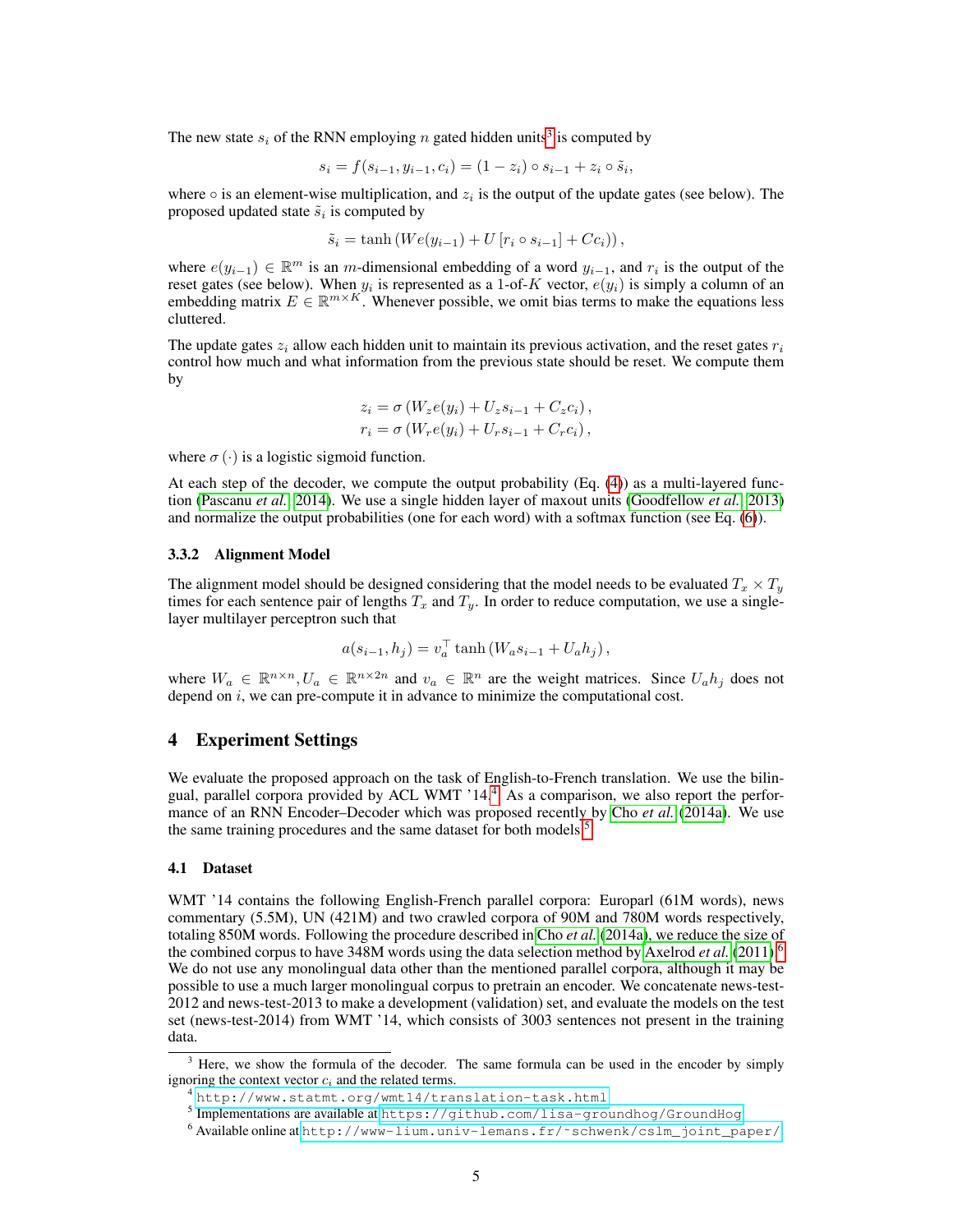

<span id="page-5-2"></span>Figure 2: The BLEU scores of the generated translations on the test set with respect to the lengths of the sentences. The results are on the full test set which includes sentences having unknown words to the models.

After a usual tokenization<sup>[7](#page-5-0)</sup>, we use a shortlist of 30,000 most frequent words in each language to train our models. Any word not included in the shortlist is mapped to a special token ([UNK]). We do not apply any other special preprocessing, such as lowercasing or stemming, to the data.

#### 4.2 Models

We train two types of models. The first one is an RNN Encoder–Decoder (RNNenc, Cho *[et al.](#page-10-1)*, [2014a\)](#page-10-1), and the other is the proposed model, to which we refer as RNNsearch. We train each model twice: first with the sentences of length up to 30 words (RNNenc-30, RNNsearch-30) and then with the sentences of length up to 50 word (RNNenc-50, RNNsearch-50).

The encoder and decoder of the RNNenc have 1000 hidden units each.<sup>[8](#page-5-1)</sup> The encoder of the RNNsearch consists of forward and backward recurrent neural networks (RNN) each having 1000 hidden units. Its decoder has 1000 hidden units. In both cases, we use a multilayer network with a single maxout [\(Goodfellow](#page-10-6) *et al.*, [2013\)](#page-10-6) hidden layer to compute the conditional probability of each target word [\(Pascanu](#page-11-6) *et al.*, [2014\)](#page-11-6).

We use a minibatch stochastic gradient descent (SGD) algorithm together with Adadelta [\(Zeiler,](#page-11-7) [2012\)](#page-11-7) to train each model. Each SGD update direction is computed using a minibatch of 80 sentences. We trained each model for approximately 5 days.

Once a model is trained, we use a beam search to find a translation that approximately maximizes the conditional probability (see, e.g., [Graves, 2012;](#page-10-8) [Boulanger-Lewandowski](#page-10-9) *et al.*, [2013\)](#page-10-9). [Sutskever](#page-11-1) *[et al.](#page-11-1)* [\(2014\)](#page-11-1) used this approach to generate translations from their neural machine translation model.

For more details on the architectures of the models and training procedure used in the experiments, see Appendices [A](#page-12-0) and [B.](#page-13-0)

## <span id="page-5-3"></span>5 Results

## 5.1 Quantitative Results

In Table [1,](#page-7-0) we list the translation performances measured in BLEU score. It is clear from the table that in all the cases, the proposed RNNsearch outperforms the conventional RNNenc. More importantly, the performance of the RNNsearch is as high as that of the conventional phrase-based translation system (Moses), when only the sentences consisting of known words are considered. This is a significant achievement, considering that Moses uses a separate monolingual corpus (418M words) in addition to the parallel corpora we used to train the RNNsearch and RNNenc.

One of the motivations behind the proposed approach was the use of a fixed-length context vector in the basic encoder–decoder approach. We conjectured that this limitation may make the basic encoder–decoder approach to underperform with long sentences. In Fig. [2,](#page-5-2) we see that the performance of RNNenc dramatically drops as the length of the sentences increases. On the other hand,

<span id="page-5-0"></span><sup>&</sup>lt;sup>7</sup> We used the tokenization script from the open-source machine translation package, Moses.

<span id="page-5-1"></span><sup>&</sup>lt;sup>8</sup> In this paper, by a 'hidden unit', we always mean the gated hidden unit (see Sec. [3.3.1\)](#page-3-1).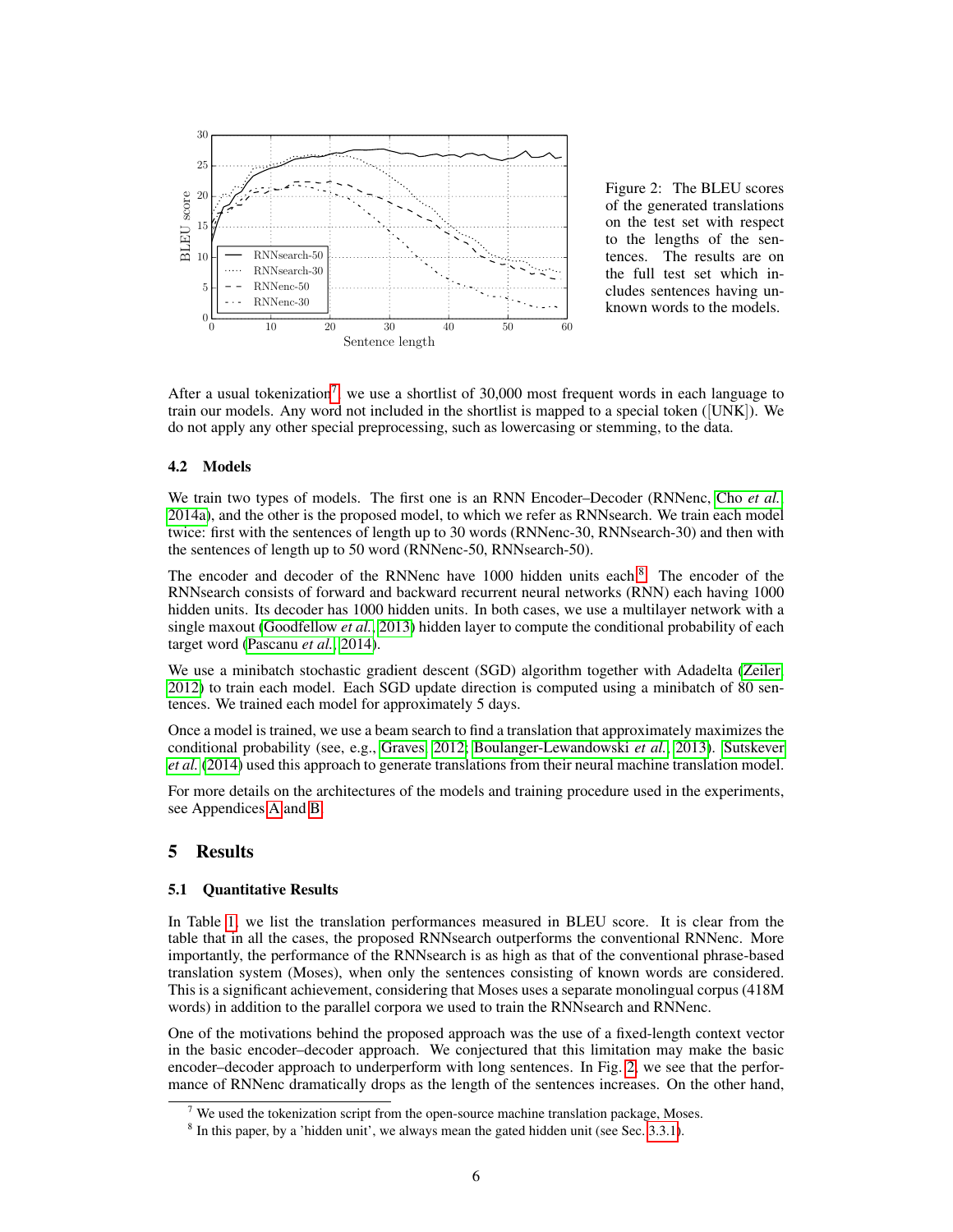

<span id="page-6-0"></span>Figure 3: Four sample alignments found by RNNsearch-50. The x-axis and y-axis of each plot correspond to the words in the source sentence (English) and the generated translation (French), respectively. Each pixel shows the weight  $\alpha_{ij}$  of the annotation of the j-th source word for the i-th target word (see Eq. [\(6\)](#page-2-4)), in grayscale (0: black, 1: white). (a) an arbitrary sentence. (b–d) three randomly selected samples among the sentences without any unknown words and of length between 10 and 20 words from the test set.

both RNNsearch-30 and RNNsearch-50 are more robust to the length of the sentences. RNNsearch-50, especially, shows no performance deterioration even with sentences of length 50 or more. This superiority of the proposed model over the basic encoder–decoder is further confirmed by the fact that the RNNsearch-30 even outperforms RNNenc-50 (see Table [1\)](#page-7-0).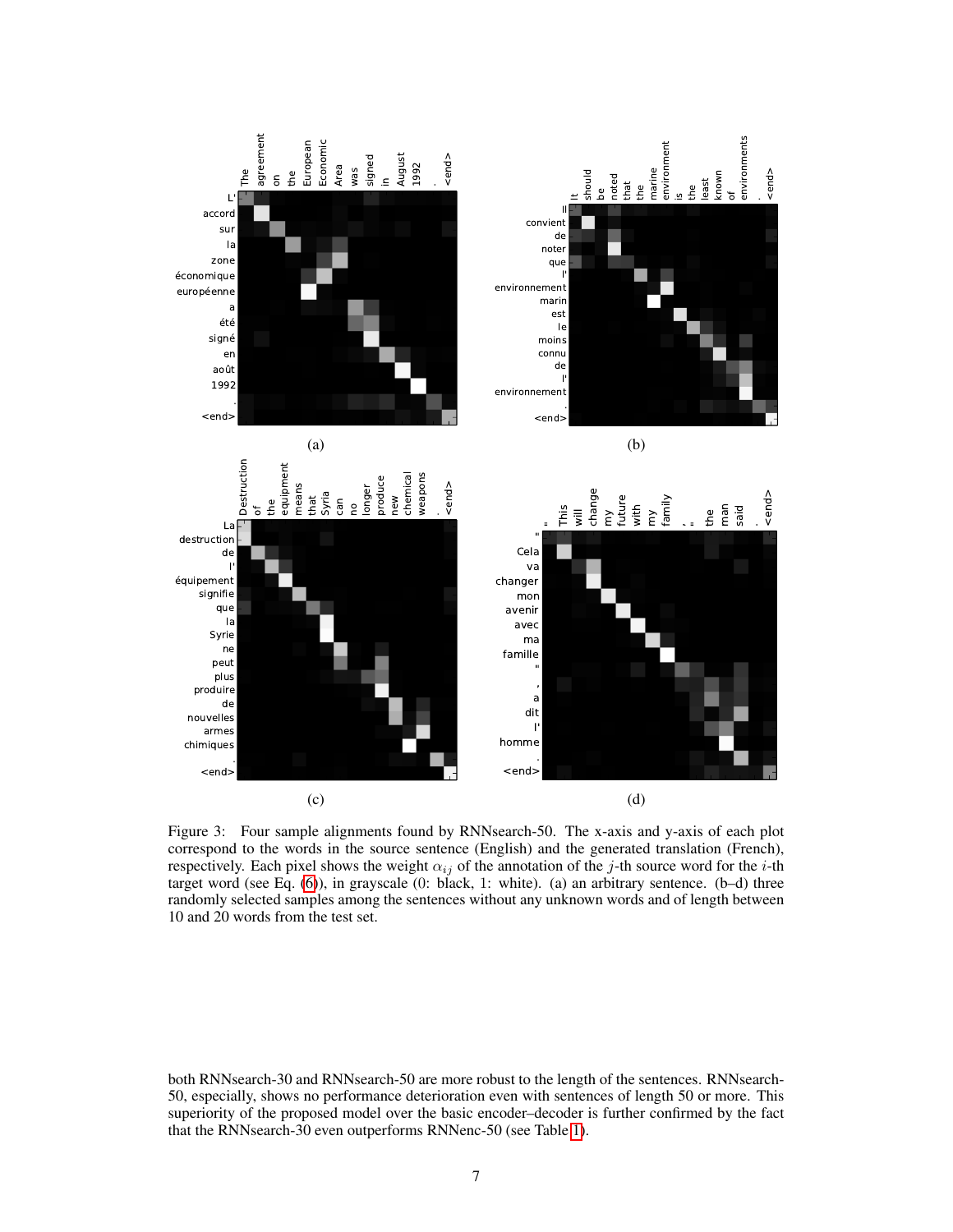| Model                     | A11   | No UNK <sup>o</sup> |
|---------------------------|-------|---------------------|
| RNNenc-30                 | 13.93 | 24.19               |
| RNN <sub>search</sub> -30 | 21.50 | 31.44               |
| RNNenc-50                 | 17.82 | 26.71               |
| RNN <sub>search</sub> -50 | 26.75 | 34.16               |
| RNNsearch-50*             | 28.45 | 36.15               |
| Moses                     | 33.30 | 35.63               |

<span id="page-7-0"></span>Table 1: BLEU scores of the trained models computed on the test set. The second and third columns show respectively the scores on all the sentences and, on the sentences without any unknown word in themselves and in the reference translations. Note that RNNsearch- $50<sup>*</sup>$  was trained much longer until the performance on the development set stopped improving.  $( \circ )$  We disallowed the models to generate [UNK] tokens when only the sentences having no unknown words were evaluated (last column).

## 5.2 Qualitative Analysis

## 5.2.1 Alignment

The proposed approach provides an intuitive way to inspect the (soft-)alignment between the words in a generated translation and those in a source sentence. This is done by visualizing the annotation weights  $\alpha_{ij}$  from Eq. [\(6\)](#page-2-4), as in Fig. [3.](#page-6-0) Each row of a matrix in each plot indicates the weights associated with the annotations. From this we see which positions in the source sentence were considered more important when generating the target word.

We can see from the alignments in Fig. [3](#page-6-0) that the alignment of words between English and French is largely monotonic. We see strong weights along the diagonal of each matrix. However, we also observe a number of non-trivial, non-monotonic alignments. Adjectives and nouns are typically ordered differently between French and English, and we see an example in Fig. [3](#page-6-0) (a). From this figure, we see that the model correctly translates a phrase [European Economic Area] into [zone économique européen]. The RNNsearch was able to correctly align [zone] with [Area], jumping over the two words ([European] and [Economic]), and then looked one word back at a time to complete the whole phrase [zone économique européenne].

The strength of the soft-alignment, opposed to a hard-alignment, is evident, for instance, from Fig. [3](#page-6-0) (d). Consider the source phrase [the man] which was translated into [l' homme]. Any hard alignment will map [the] to [l'] and [man] to [homme]. This is not helpful for translation, as one must consider the word following [the] to determine whether it should be translated into [le], [la], [les] or [l']. Our soft-alignment solves this issue naturally by letting the model look at both [the] and [man], and in this example, we see that the model was able to correctly translate [the] into [1']. We observe similar behaviors in all the presented cases in Fig. [3.](#page-6-0) An additional benefit of the soft alignment is that it naturally deals with source and target phrases of different lengths, without requiring a counter-intuitive way of mapping some words to or from nowhere ([NULL]) (see, e.g., Chapters 4 and 5 of [Koehn, 2010\)](#page-11-8).

## 5.2.2 Long Sentences

As clearly visible from Fig. [2](#page-5-2) the proposed model (RNNsearch) is much better than the conventional model (RNNenc) at translating long sentences. This is likely due to the fact that the RNNsearch does not require encoding a long sentence into a fixed-length vector perfectly, but only accurately encoding the parts of the input sentence that surround a particular word.

As an example, consider this source sentence from the test set:

*An admitting privilege is the right of a doctor to admit a patient to a hospital or a medical centre to carry out a diagnosis or a procedure, based on his status as a health care worker at a hospital.*

The RNNenc-50 translated this sentence into:

*Un privilège d'admission est le droit d'un médecin de reconnaître un patient à l'hopital ou un centre m ˆ edical ´ d'un diagnostic ou de prendre un diagnostic en fonction de son etat ´ de sante.´*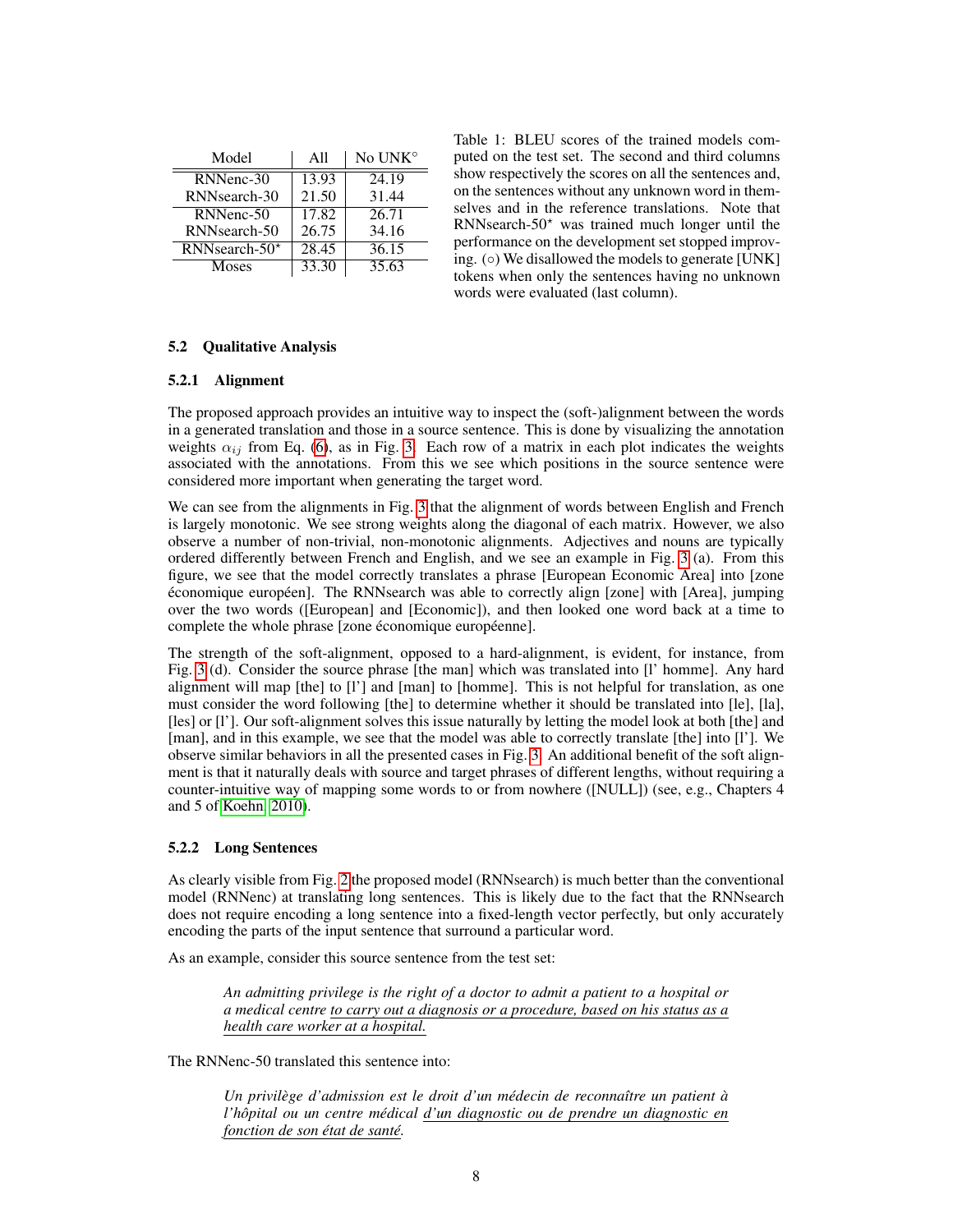The RNNenc-50 correctly translated the source sentence until [a medical center]. However, from there on (underlined), it deviated from the original meaning of the source sentence. For instance, it replaced [based on his status as a health care worker at a hospital] in the source sentence with [en fonction de son état de santé] ("based on his state of health").

On the other hand, the RNNsearch-50 generated the following correct translation, preserving the whole meaning of the input sentence without omitting any details:

*Un privilege d'admission est le droit d'un m ` edecin d'admettre un patient ´ a un ` hopital ou un centre m ˆ edical ´ pour effectuer un diagnostic ou une procedure, ´ selon son statut de travailleur des soins de sante´ a` l'hopital. ˆ*

Let us consider another sentence from the test set:

*This kind of experience is part of Disney's efforts to "extend the lifetime of its series and build new relationships with audiences via digital platforms that are becoming ever more important," he added.*

The translation by the RNNenc-50 is

*Ce type d'expérience fait partie des initiatives du Disney pour "prolonger la durée de vie de ses nouvelles et de developper des liens avec les ´ lecteurs numeriques ´ qui deviennent plus complexes.*

As with the previous example, the RNNenc began deviating from the actual meaning of the source sentence after generating approximately 30 words (see the underlined phrase). After that point, the quality of the translation deteriorates, with basic mistakes such as the lack of a closing quotation mark.

Again, the RNNsearch-50 was able to translate this long sentence correctly:

*Ce genre d'expérience fait partie des efforts de Disney pour "prolonger la durée de vie de ses series et cr ´ eer de nouvelles relations avec des publics ´ via des plateformes numeriques ´ de plus en plus importantes", a-t-il ajoute.´*

In conjunction with the quantitative results presented already, these qualitative observations confirm our hypotheses that the RNNsearch architecture enables far more reliable translation of long sentences than the standard RNNenc model.

In Appendix [C,](#page-14-0) we provide a few more sample translations of long source sentences generated by the RNNenc-50, RNNsearch-50 and Google Translate along with the reference translations.

# 6 Related Work

#### 6.1 Learning to Align

A similar approach of aligning an output symbol with an input symbol was proposed recently by [Graves](#page-10-10) [\(2013\)](#page-10-10) in the context of handwriting synthesis. Handwriting synthesis is a task where the model is asked to generate handwriting of a given sequence of characters. In his work, he used a mixture of Gaussian kernels to compute the weights of the annotations, where the location, width and mixture coefficient of each kernel was predicted from an alignment model. More specifically, his alignment was restricted to predict the location such that the location increases monotonically.

The main difference from our approach is that, in [\(Graves, 2013\)](#page-10-10), the modes of the weights of the annotations only move in one direction. In the context of machine translation, this is a severe limitation, as (long-distance) reordering is often needed to generate a grammatically correct translation (for instance, English-to-German).

Our approach, on the other hand, requires computing the annotation weight of every word in the source sentence for each word in the translation. This drawback is not severe with the task of translation in which most of input and output sentences are only 15–40 words. However, this may limit the applicability of the proposed scheme to other tasks.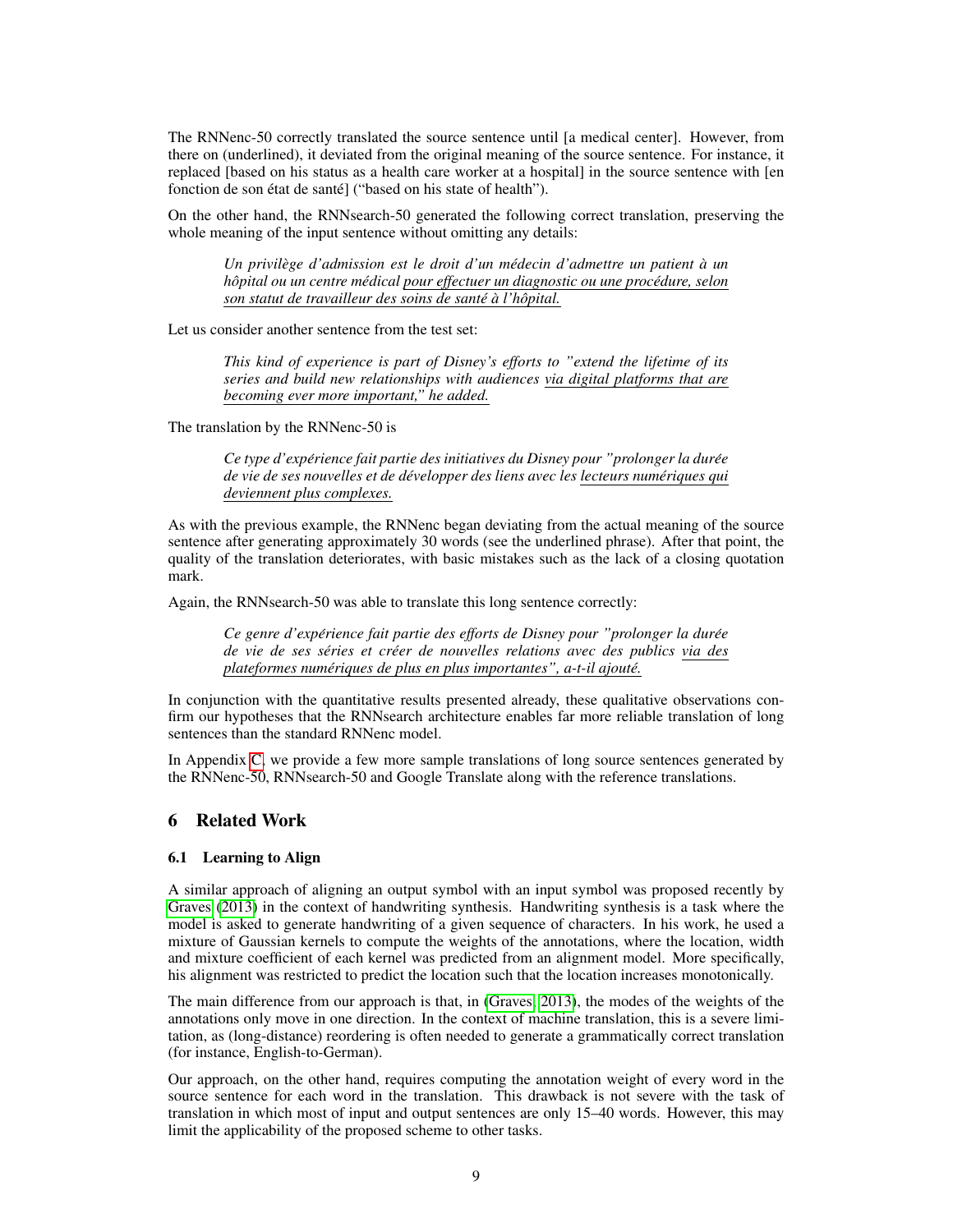## 6.2 Neural Networks for Machine Translation

Since [Bengio](#page-10-11) *et al.* [\(2003\)](#page-10-11) introduced a neural probabilistic language model which uses a neural network to model the conditional probability of a word given a fixed number of the preceding words, neural networks have widely been used in machine translation. However, the role of neural networks has been largely limited to simply providing a single feature to an existing statistical machine translation system or to re-rank a list of candidate translations provided by an existing system.

For instance, [Schwenk](#page-11-9) [\(2012\)](#page-11-9) proposed using a feedforward neural network to compute the score of a pair of source and target phrases and to use the score as an additional feature in the phrase-based statistical machine translation system. More recently, [Kalchbrenner and Blunsom](#page-11-0) [\(2013\)](#page-11-0) and [Devlin](#page-10-12) *[et al.](#page-10-12)* [\(2014\)](#page-10-12) reported the successful use of the neural networks as a sub-component of the existing translation system. Traditionally, a neural network trained as a target-side language model has been used to rescore or rerank a list of candidate translations (see, e.g., [Schwenk](#page-11-10) *et al.*, [2006\)](#page-11-10).

Although the above approaches were shown to improve the translation performance over the stateof-the-art machine translation systems, we are more interested in a more ambitious objective of designing a completely new translation system based on neural networks. The neural machine translation approach we consider in this paper is therefore a radical departure from these earlier works. Rather than using a neural network as a part of the existing system, our model works on its own and generates a translation from a source sentence directly.

# 7 Conclusion

The conventional approach to neural machine translation, called an encoder–decoder approach, encodes a whole input sentence into a fixed-length vector from which a translation will be decoded. We conjectured that the use of a fixed-length context vector is problematic for translating long sentences, based on a recent empirical study reported by Cho *[et al.](#page-10-0)* [\(2014b\)](#page-10-0) and [Pouget-Abadie](#page-11-11) *et al.* [\(2014\)](#page-11-11).

In this paper, we proposed a novel architecture that addresses this issue. We extended the basic encoder–decoder by letting a model (soft-)search for a set of input words, or their annotations computed by an encoder, when generating each target word. This frees the model from having to encode a whole source sentence into a fixed-length vector, and also lets the model focus only on information relevant to the generation of the next target word. This has a major positive impact on the ability of the neural machine translation system to yield good results on longer sentences. Unlike with the traditional machine translation systems, all of the pieces of the translation system, including the alignment mechanism, are jointly trained towards a better log-probability of producing correct translations.

We tested the proposed model, called RNNsearch, on the task of English-to-French translation. The experiment revealed that the proposed RNNsearch outperforms the conventional encoder–decoder model (RNNenc) significantly, regardless of the sentence length and that it is much more robust to the length of a source sentence. From the qualitative analysis where we investigated the (soft-)alignment generated by the RNNsearch, we were able to conclude that the model can correctly align each target word with the relevant words, or their annotations, in the source sentence as it generated a correct translation.

Perhaps more importantly, the proposed approach achieved a translation performance comparable to the existing phrase-based statistical machine translation. It is a striking result, considering that the proposed architecture, or the whole family of neural machine translation, has only been proposed as recently as this year. We believe the architecture proposed here is a promising step toward better machine translation and a better understanding of natural languages in general.

One of challenges left for the future is to better handle unknown, or rare words. This will be required for the model to be more widely used and to match the performance of current state-of-the-art machine translation systems in all contexts.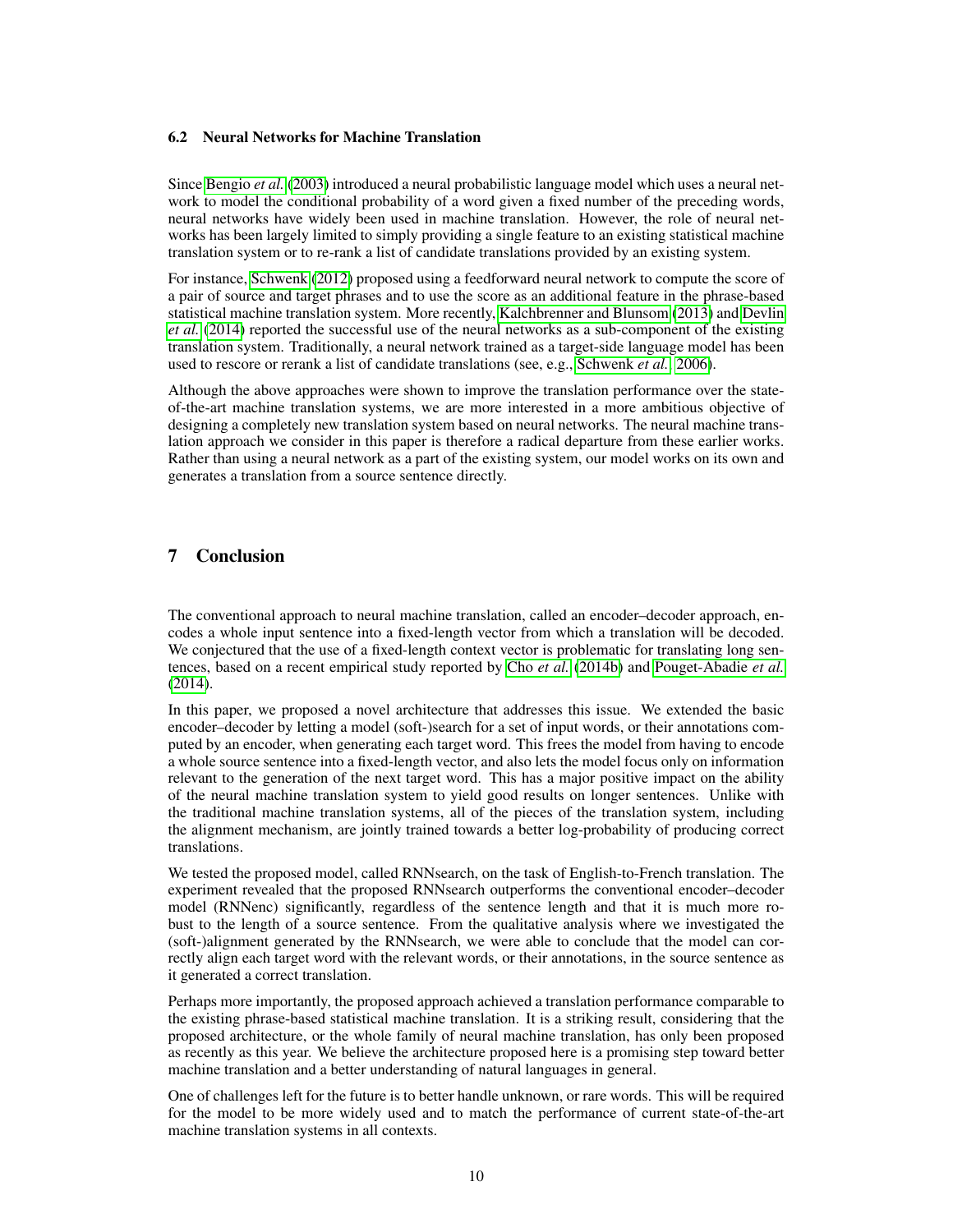## Acknowledgments

The authors would like to thank the developers of Theano [Bergstra](#page-10-13) *et al.* [\(2010\)](#page-10-13); [Bastien](#page-10-14) *et al.* [\(2012\)](#page-10-14). We acknowledge the support of the following agencies for research funding and computing support: NSERC, Calcul Quebec, Compute Canada, the Canada Research Chairs and CIFAR. We ´ also thank Felix Hill, Bart van Merrienboer, Jean Pouget-Abadie, Coline Devin and Tae-Ho Kim. ´

### References

- <span id="page-10-7"></span>Axelrod, A., He, X., and Gao, J. (2011). Domain adaptation via pseudo in-domain data selection. In *Proceedings of the ACL Conference on Empirical Methods in Natural Language Processing (EMNLP)*, pages 355–362. Association for Computational Linguistics.
- <span id="page-10-14"></span>Bastien, F., Lamblin, P., Pascanu, R., Bergstra, J., Goodfellow, I. J., Bergeron, A., Bouchard, N., and Bengio, Y. (2012). Theano: new features and speed improvements. Deep Learning and Unsupervised Feature Learning NIPS 2012 Workshop.
- <span id="page-10-5"></span>Bengio, Y., Simard, P., and Frasconi, P. (1994). Learning long-term dependencies with gradient descent is difficult. *IEEE Transactions on Neural Networks*, 5(2), 157–166.
- <span id="page-10-11"></span>Bengio, Y., Ducharme, R., Vincent, P., and Janvin, C. (2003). A neural probabilistic language model. *J. Mach. Learn. Res.*, 3, 1137–1155.
- <span id="page-10-13"></span>Bergstra, J., Breuleux, O., Bastien, F., Lamblin, P., Pascanu, R., Desjardins, G., Turian, J., Warde-Farley, D., and Bengio, Y. (2010). Theano: a CPU and GPU math expression compiler. In *Proceedings of the Python for Scientific Computing Conference (SciPy)*. Oral Presentation.
- <span id="page-10-9"></span>Boulanger-Lewandowski, N., Bengio, Y., and Vincent, P. (2013). Audio chord recognition with recurrent neural networks. In *ISMIR*.
- <span id="page-10-1"></span>Cho, K., van Merrienboer, B., Gulcehre, C., Bougares, F., Schwenk, H., and Bengio, Y. (2014a). Learning phrase representations using RNN encoder-decoder for statistical machine translation. In *Proceedings of the Empiricial Methods in Natural Language Processing (EMNLP 2014)*. to appear.
- <span id="page-10-0"></span>Cho, K., van Merrienboer, B., Bahdanau, D., and Bengio, Y. (2014b). On the properties of neural ¨ machine translation: Encoder–Decoder approaches. In *Eighth Workshop on Syntax, Semantics and Structure in Statistical Translation*. to appear.
- <span id="page-10-12"></span>Devlin, J., Zbib, R., Huang, Z., Lamar, T., Schwartz, R., and Makhoul, J. (2014). Fast and robust neural network joint models for statistical machine translation. In *Association for Computational Linguistics*.
- Forcada, M. L. and Neco, R. P. (1997). Recursive hetero-associative memories for translation. In J. Mira, R. Moreno-D´ıaz, and J. Cabestany, editors, *Biological and Artificial Computation: From Neuroscience to Technology*, volume 1240 of *Lecture Notes in Computer Science*, pages 453–462. Springer Berlin Heidelberg.
- <span id="page-10-6"></span>Goodfellow, I., Warde-Farley, D., Mirza, M., Courville, A., and Bengio, Y. (2013). Maxout networks. In *Proceedings of The 30th International Conference on Machine Learning*, pages 1319– 1327.
- <span id="page-10-8"></span>Graves, A. (2012). Sequence transduction with recurrent neural networks. In *Proceedings of the 29th International Conference on Machine Learning (ICML 2012)*.
- <span id="page-10-10"></span>Graves, A. (2013). Generating sequences with recurrent neural networks. *arXiv:*1308.0850 [cs.NE].
- <span id="page-10-3"></span>Graves, A., Jaitly, N., and Mohamed, A.-R. (2013). Hybrid speech recognition with deep bidirectional LSTM. In *Automatic Speech Recognition and Understanding (ASRU), 2013 IEEE Workshop on*, pages 273–278.
- <span id="page-10-2"></span>Hermann, K. and Blunsom, P. (2014). Multilingual distributed representations without word alignment. In *Proceedings of the Second International Conference on Learning Representations (ICLR 2014)*.
- <span id="page-10-4"></span>Hochreiter, S. (1991). Untersuchungen zu dynamischen neuronalen Netzen. Diploma thesis, Institut für Informatik, Lehrstuhl Prof. Brauer, Technische Universität München.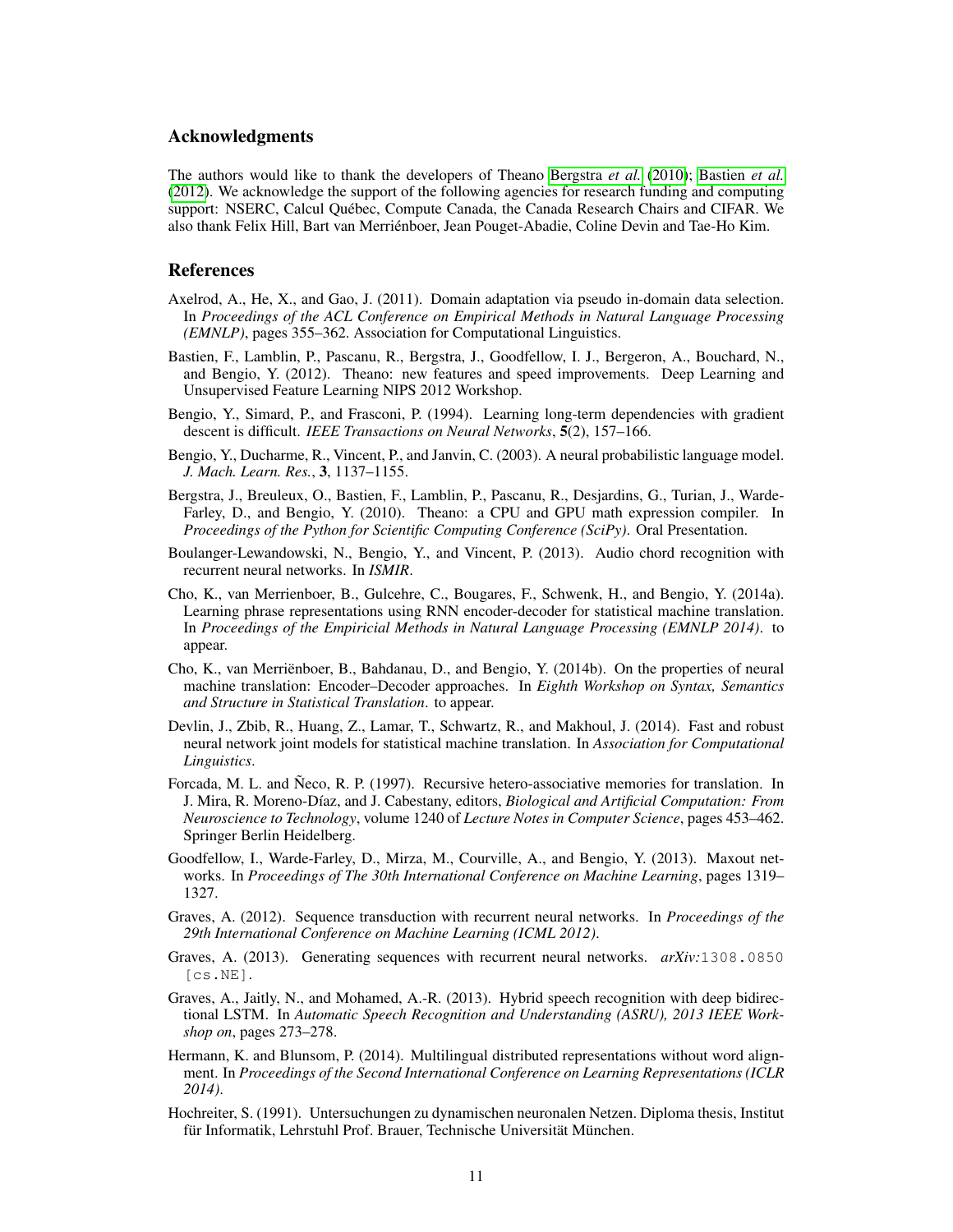- <span id="page-11-4"></span>Hochreiter, S. and Schmidhuber, J. (1997). Long short-term memory. *Neural Computation*, 9(8), 1735–1780.
- <span id="page-11-0"></span>Kalchbrenner, N. and Blunsom, P. (2013). Recurrent continuous translation models. In *Proceedings of the ACL Conference on Empirical Methods in Natural Language Processing (EMNLP)*, pages 1700–1709. Association for Computational Linguistics.
- <span id="page-11-8"></span>Koehn, P. (2010). *Statistical Machine Translation*. Cambridge University Press, New York, NY, USA.
- <span id="page-11-2"></span>Koehn, P., Och, F. J., and Marcu, D. (2003). Statistical phrase-based translation. In *Proceedings of the 2003 Conference of the North American Chapter of the Association for Computational Linguistics on Human Language Technology - Volume 1*, NAACL '03, pages 48–54, Stroudsburg, PA, USA. Association for Computational Linguistics.
- <span id="page-11-5"></span>Pascanu, R., Mikolov, T., and Bengio, Y. (2013a). On the difficulty of training recurrent neural networks. In *ICML'2013*.
- <span id="page-11-12"></span>Pascanu, R., Mikolov, T., and Bengio, Y. (2013b). On the difficulty of training recurrent neural networks. In *Proceedings of the 30th International Conference on Machine Learning (ICML 2013)*.
- <span id="page-11-6"></span>Pascanu, R., Gulcehre, C., Cho, K., and Bengio, Y. (2014). How to construct deep recurrent neural networks. In *Proceedings of the Second International Conference on Learning Representations (ICLR 2014)*.
- <span id="page-11-11"></span>Pouget-Abadie, J., Bahdanau, D., van Merrienboer, B., Cho, K., and Bengio, Y. (2014). Overcoming ¨ the curse of sentence length for neural machine translation using automatic segmentation. In *Eighth Workshop on Syntax, Semantics and Structure in Statistical Translation*. to appear.
- <span id="page-11-3"></span>Schuster, M. and Paliwal, K. K. (1997). Bidirectional recurrent neural networks. *Signal Processing, IEEE Transactions on*, 45(11), 2673–2681.
- <span id="page-11-9"></span>Schwenk, H. (2012). Continuous space translation models for phrase-based statistical machine translation. In M. Kay and C. Boitet, editors, *Proceedings of the 24th International Conference on Computational Linguistics (COLIN)*, pages 1071–1080. Indian Institute of Technology Bombay.
- <span id="page-11-10"></span>Schwenk, H., Dchelotte, D., and Gauvain, J.-L. (2006). Continuous space language models for statistical machine translation. In *Proceedings of the COLING/ACL on Main conference poster sessions*, pages 723–730. Association for Computational Linguistics.
- <span id="page-11-1"></span>Sutskever, I., Vinyals, O., and Le, Q. (2014). Sequence to sequence learning with neural networks. In *Advances in Neural Information Processing Systems (NIPS 2014)*.
- <span id="page-11-7"></span>Zeiler, M. D. (2012). ADADELTA: An adaptive learning rate method. *arXiv:*1212.5701 [cs.LG].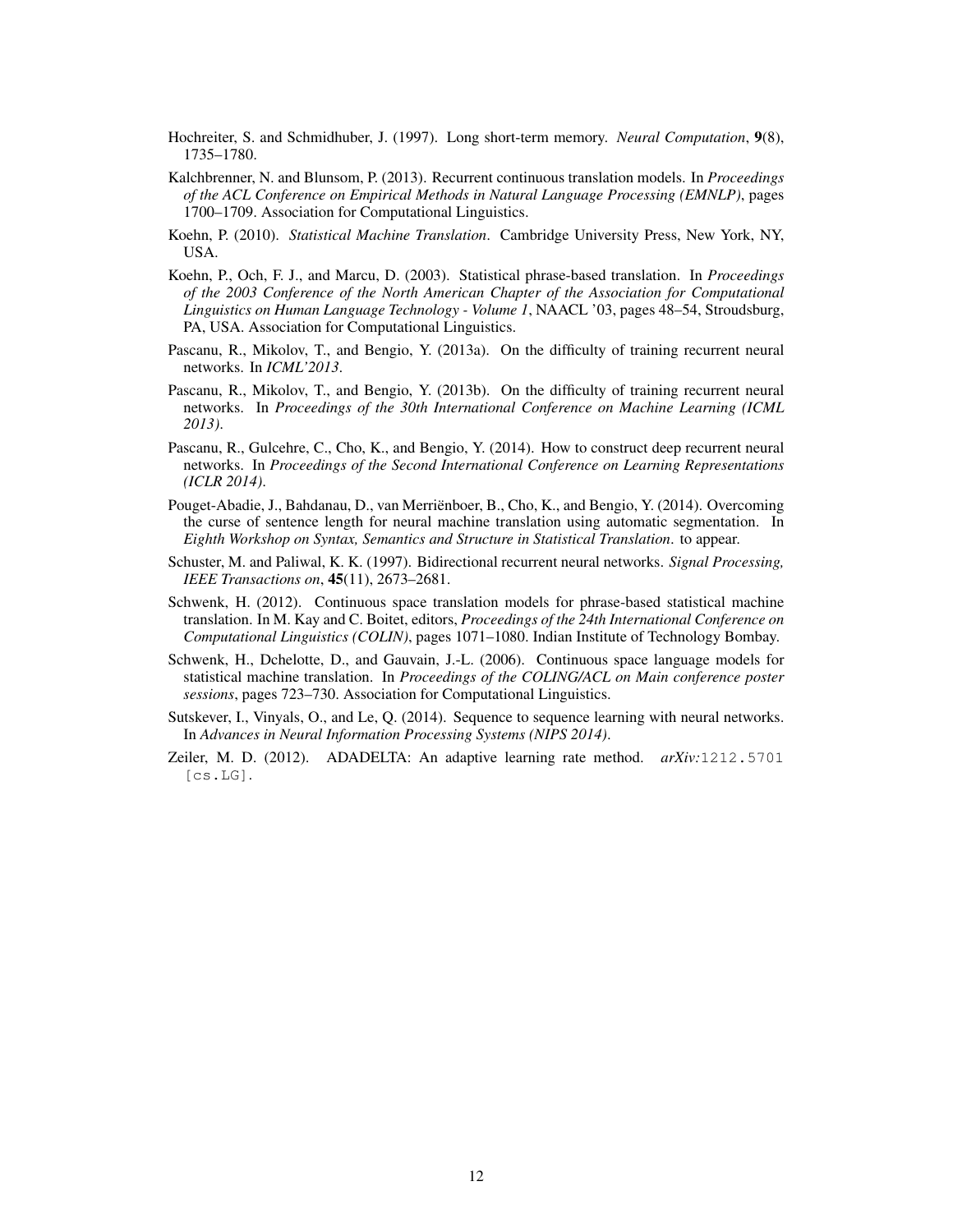## <span id="page-12-0"></span>A Model Architecture

#### A.1 Encoder

In this section, we describe in detail the architecture of the proposed model (RNNsearch) used in the experiments (see Sec. [4–](#page-4-4)[5\)](#page-5-3). From here on, we omit all bias terms in order to increase readability.

The model takes a source sentence of 1-of-K coded word vectors as input

$$
\mathbf{x} = (x_1, \dots, x_{T_x}), \ x_i \in \mathbb{R}^{K_x}
$$

and outputs a translated sentence of 1-of-K coded word vectors

$$
\mathbf{y}=(y_1,\ldots,y_{T_y}),\ y_i\in\mathbb{R}^{K_y},
$$

where  $K_x$  and  $K_y$  are the vocabulary sizes of source and target languages, respectively.  $T_x$  and  $T_y$ respectively denote the lengths of source and target sentences.

First, the forward states of the bidirectional recurrent neural network (BiRNN) are computed:

$$
\overrightarrow{h}_i = \begin{cases} (1 - \overrightarrow{z}_i) \circ \overrightarrow{h}_{i-1} + \overrightarrow{z}_i \circ \overrightarrow{\underline{h}}_i, & \text{if } i > 0 \\ 0, & \text{if } i = 0 \end{cases}
$$

where

$$
\overrightarrow{\underline{h}}_i = \tanh\left(\overrightarrow{W}\overrightarrow{E}x_i + \overrightarrow{U}\left[\overrightarrow{r}_i \circ \overrightarrow{h}_{i-1}\right]\right)
$$
  
\n
$$
\overrightarrow{z}_i = \sigma\left(\overrightarrow{W}_z \overrightarrow{E}x_i + \overrightarrow{U}_z \overrightarrow{h}_{i-1}\right)
$$
  
\n
$$
\overrightarrow{r}_i = \sigma\left(\overrightarrow{W}_r \overrightarrow{E}x_u + \overrightarrow{U}_r \overrightarrow{h}_{i-1}\right).
$$

 $\overline{E} \in \mathbb{R}^{m \times K_x}$  is the word embedding matrix.  $\overrightarrow{W}, \overrightarrow{W}_z, \overrightarrow{W}_r \in \mathbb{R}^{n \times m}, \overrightarrow{U}, \overrightarrow{U}_z, \overrightarrow{U}_r \in \mathbb{R}^{n \times n}$  are weight matrices.  $m$  and  $n$  are the word embedding dimensionality and the number of hidden units, respectively.  $\sigma(\cdot)$  is as usual a logistic sigmoid function.

The backward states  $(\overleftarrow{h}_1, \cdots, \overleftarrow{h}_{T_x})$  are computed similarly. We share the word embedding matrix  $\overline{E}$  between the forward and backward RNNs, unlike the weight matrices.

We concatenate the forward and backward states to to obtain the annotations  $(h_1, h_2, \dots, h_{T_x})$ , where

<span id="page-12-1"></span>
$$
h_i = \left[\begin{array}{c} \overrightarrow{h}_i \\ \overleftarrow{h}_i \end{array}\right] \tag{7}
$$

#### A.2 Decoder

The hidden state  $s_i$  of the decoder given the annotations from the encoder is computed by

$$
s_i = (1 - z_i) \circ s_{i-1} + z_i \circ \tilde{s}_i,
$$

where

$$
\tilde{s}_i = \tanh(E y_{i-1} + U [r_i \circ s_{i-1}] + C c_i)
$$
  
\n
$$
z_i = \sigma(W_z E y_{i-1} + U_z s_{i-1})
$$
  
\n
$$
r_i = \sigma(W_r E y_{i-1} + U_r s_{i-1}).
$$

E is the word embedding matrix for the target language.  $W, W_z, W_r \in \mathbb{R}^{n \times m}, U, U_z, U_r \in \mathbb{R}^{n \times n}$ , and  $C, C_z, C_z \in \mathbb{R}^{n \times 2n}$  are weights. Again, m and n are the word embedding dimensionality and the number of hidden units, respectively. The initial hidden state  $s_0$  is computed by  $s_0 =$  $tanh\left(W_s \overleftarrow{h}_1\right)$ , where  $W_s \in \mathbb{R}^{n \times n}$ .

The context vector  $c_i$  are recomputed at each step by the alignment model:

$$
c_i = \sum_{j=1}^{T_x} \alpha_{ij} h_j,
$$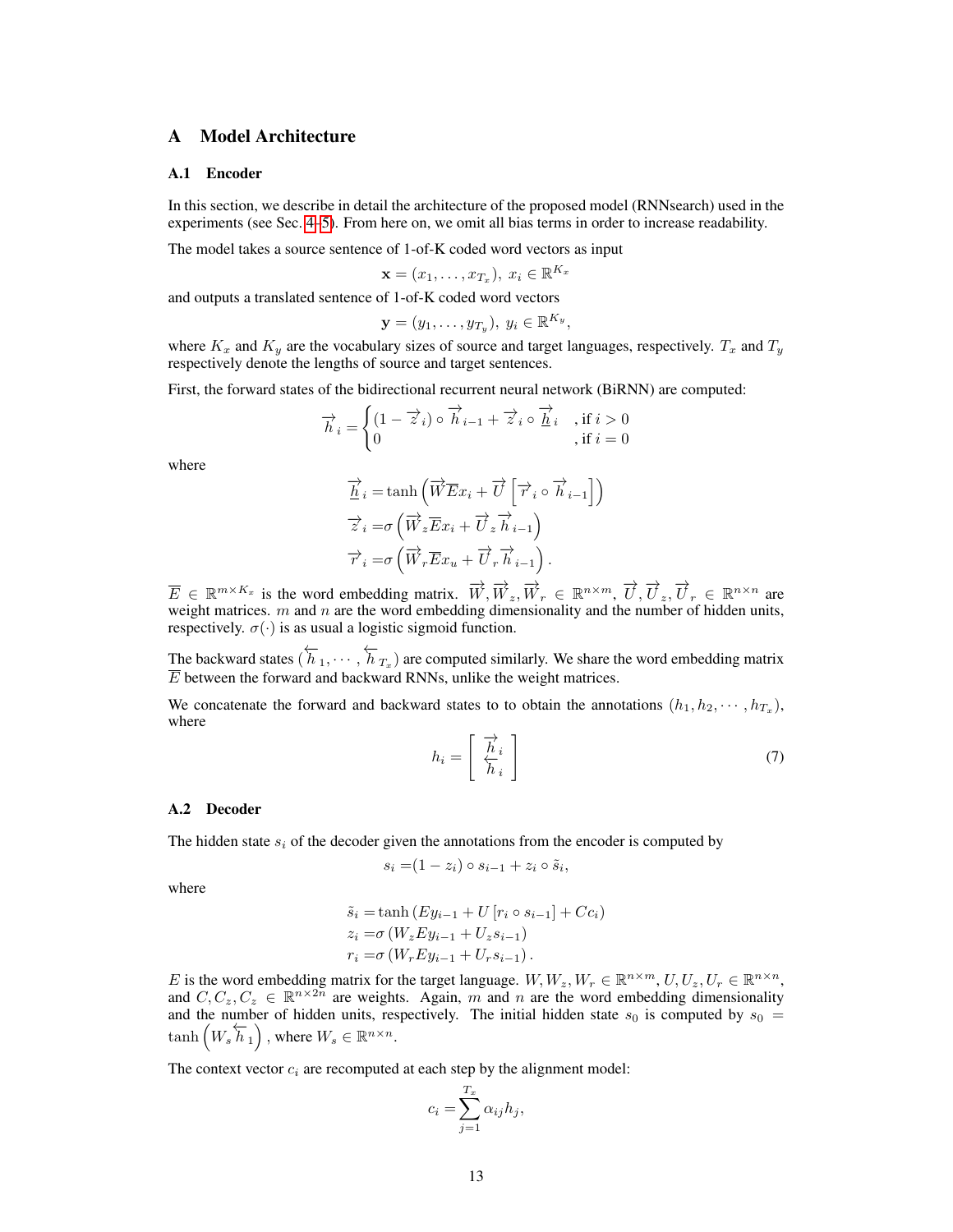| Model            | Updates $(x10^5)$ | <b>Epochs</b> | <b>Hours</b> | <b>GPU</b>         | Train NLL | Dev. NLL |
|------------------|-------------------|---------------|--------------|--------------------|-----------|----------|
| RNNenc-30        | 8.46              | 6.4           | 109          | <b>TITAN BLACK</b> | 28.1      | 53.0     |
| RNNenc-50        | 6.00              | 4.5           | 108          | Quadro K-6000      | 44.0      | 43.6     |
| RNNsearch-30     | 4.71              | 3.6           | 113          | <b>TITAN BLACK</b> | 26.7      | 47.2     |
| RNNsearch-50     | 2.88              | 2.2           | l 11         | Quadro K-6000      | 40.7      | 38.1     |
| RNNsearch-50 $*$ | 6.67              | 5.0           | 252          | Ouadro K-6000      | 36.7      | 35.2     |

<span id="page-13-1"></span>Table 2: Learning statistics and relevant information. Each update corresponds to updating the parameters once using a single minibatch. One epoch is one pass through the training set. NLL is the average conditional log-probabilities of the sentences in either the training set or the development set. Note that the lengths of the sentences differ.

where

$$
\alpha_{ij} = \frac{\exp(e_{ij})}{\sum_{k=1}^{T_x} \exp(e_{ik})}
$$
  
\n
$$
e_{ij} = v_a^{\top} \tanh(W_a s_{i-1} + U_a h_j),
$$

and  $h_j$  is the j-th annotation in the source sentence (see Eq. [\(7\)](#page-12-1)).  $v_a \in \mathbb{R}^{n'}$ ,  $W_a \in \mathbb{R}^{n' \times n}$  and  $U_a \in \mathbb{R}^{n' \times 2n}$  are weight matrices. Note that the model becomes RNN Encoder–Decoder [\(Cho](#page-10-1) *[et al.](#page-10-1)*, [2014a\)](#page-10-1), if we fix  $c_i$  to  $\overrightarrow{h}_{T_x}$ .

With the decoder state  $s_i$ , the context  $c_i$  and the last generated word  $y_{i-1}$ , we define the probability of a target word  $y_i$  as

$$
p(y_i|s_i, y_{i-1}, c_i) \propto \exp(y_i^{\top} W_o t_i),
$$

where

$$
t_i = \left[\max\left\{\tilde{t}_{i,2j-1}, \tilde{t}_{i,2j}\right\}\right]_{j=1,...,l}^{\top}
$$

and  $\tilde{t}_{i,k}$  is the k-th element of a vector  $\tilde{t}_i$  which is computed by

$$
\tilde{t}_i = U_o s_i + V_o E y_{i-1} + C_o c_i.
$$

 $W_o \in \mathbb{R}^{K_y \times l}$ ,  $U_o \in \mathbb{R}^{2l \times n}$ ,  $V_o \in \mathbb{R}^{2l \times m}$  and  $C_o \in \mathbb{R}^{2l \times 2n}$  are weight matrices. This can be understood as having a deep output [\(Pascanu](#page-11-6) *et al.*, [2014\)](#page-11-6) with a single maxout hidden layer [\(Goodfellow](#page-10-6) *[et al.](#page-10-6)*, [2013\)](#page-10-6).

#### A.3 Model Size

For all the models used in this paper, the size of a hidden layer  $n$  is 1000, the word embedding dimensionality m is 620 and the size of the maxout hidden layer in the deep output l is 500. The number of hidden units in the alignment model  $n'$  is 1000.

## <span id="page-13-0"></span>B Training Procedure

## B.1 Parameter Initialization

We initialized the recurrent weight matrices  $U, U_z, U_r, \overleftarrow{U}, \overleftarrow{U}_z, \overleftarrow{U}_r, \overrightarrow{U}, \overrightarrow{U}_z$  and  $\overrightarrow{U}_r$  as random orthogonal matrices. For  $W_a$  and  $U_a$ , we initialized them by sampling each element from the Gaussian distribution of mean 0 and variance  $0.001^2$ . All the elements of  $V_a$  and all the bias vectors were initialized to zero. Any other weight matrix was initialized by sampling from the Gaussian distribution of mean 0 and variance  $0.01^2$ .

#### B.2 Training

We used the stochastic gradient descent (SGD) algorithm. Adadelta [\(Zeiler, 2012\)](#page-11-7) was used to automatically adapt the learning rate of each parameter ( $\epsilon = 10^{-6}$  and  $\rho = 0.95$ ). We explicitly